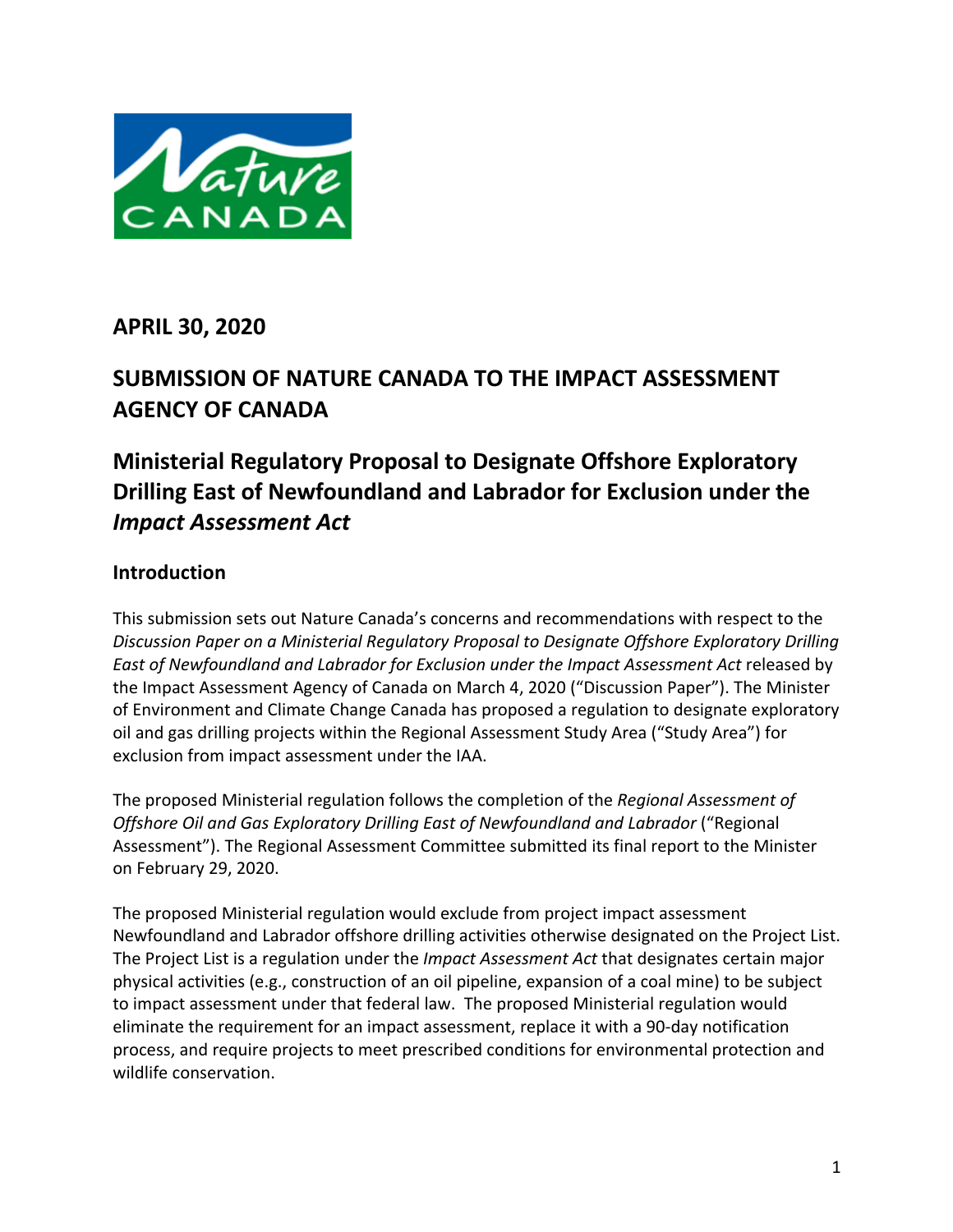Nature Canada's has four main concerns with the proposed regulation, which are detailed below:

- 1. The Regional Assessment is so deeply flawed that it should not be relied upon to guide the proposed Ministerial regulation excluding offshore exploratory drilling projects from project impact assessment;
- 2. The Discussion Paper is an inadequate foundation for public consultation on the proposed Ministerial regulation;
- 3. Offshore exploration in ecologically important areas established by law or recognized by Canada or internationally should be subject to project impact assessment and not exempted from such assessment as proposed by the Discussion Paper; and
- 4. Annex 1 should include additional conditions to ensure compliance with the *Species at Risk Act;* Annex 1 conditions relating to the *Migratory Birds Convention Act* require refinement.

# **The Regional Assessment is deeply flawed and should not be relied upon to guide the proposed Ministerial regulation**

In April 2019, Canada and Newfoundland and Labrador signed an agreement under the *Canadian Environmental Assessment Act 2012* to conduct a regional assessment of exploratory oil and gas drilling projects in a Study Area covering-735,000 sq.km. of offshore Newfoundland and Labrador—an area considerably larger than the province of Alberta. A Regional Assessment Committee ("Committee") was appointed with review panel powers and mandated to conduct a regional assessment of the effects of existing and anticipated exploratory drilling. The Committee submitted its final report on February 29, 2020, admitting in the covering letter that: "the abbreviated time given to the Committee to fulfil its task . . . limited the Committee's ability in preparing the Report but also reduced public confidence in the Committee's work and the opportunities for others to contribute."

The short time frame meant that no public hearings were held, and public participation was limited. Other failings are just as serious. The Regional Assessment includes no assessment of the risks (e.g., worst case scenarios) posed by exploratory drilling at far greater depths in North Atlantic waters than earlier wells drilled in the Newfoundland and Labrador offshore. Risks to worker safety and nature—undisputed given the tragedies of the Ocean Ranger in 1982 and Deepwater Horizon in 2010—are not examined.

The Regional Assessment refers to an improved risk assessment process for spills that should be conducted in the future. Given the scope of planned activities and the Inability to respond to a spill In the North Atlantic, Nature Canada takes the view that this risk assessment should be conducted immediately, and certainly prior to finalization of the proposed Ministerial regulation and prior to approval of any further exploration drilling.

Cumulative impacts of the numerous exploratory drilling projects in the region are also not assessed. Assessment of cumulative impacts must consider impacts of the 77 exploration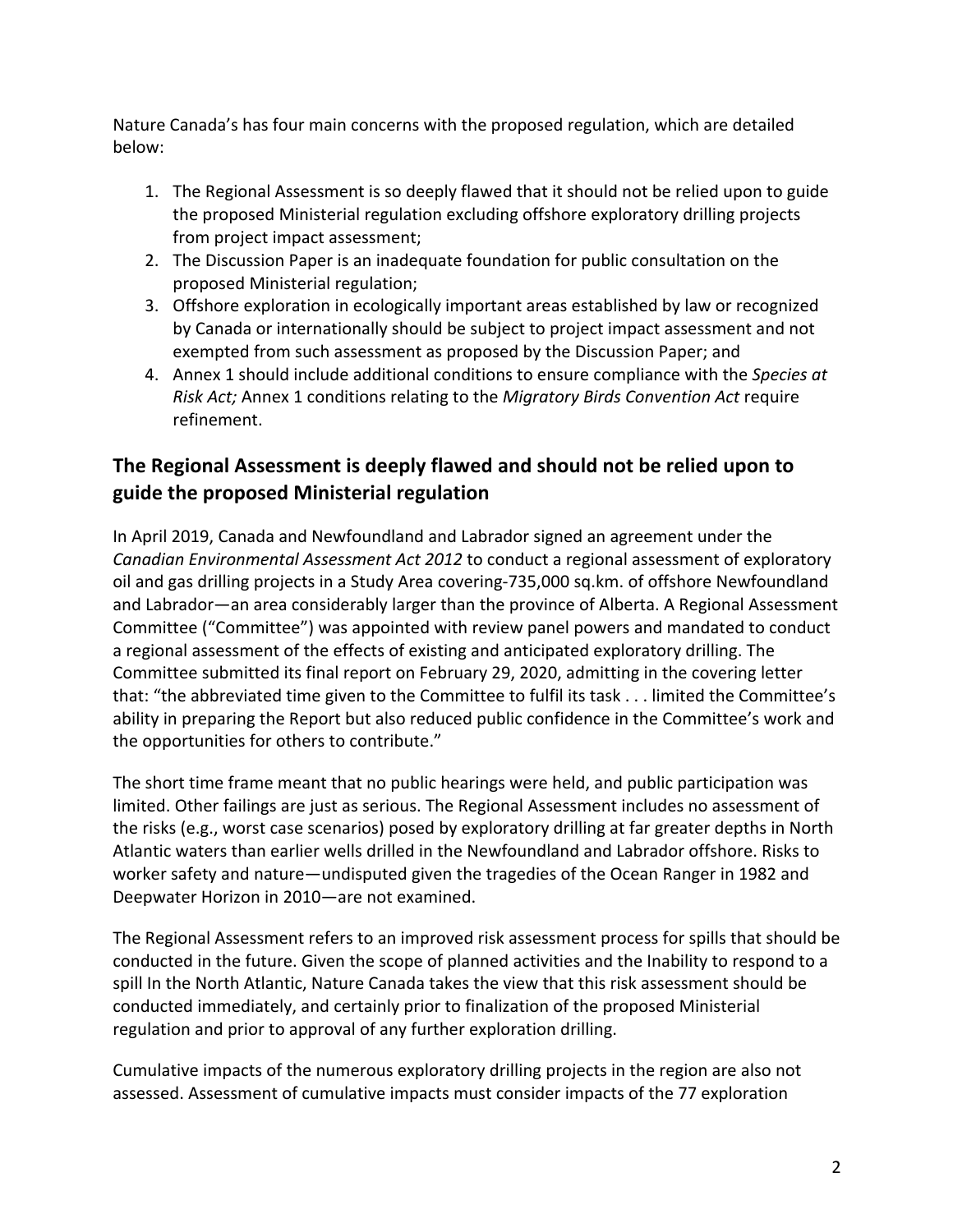projects subject to the proposed Ministerial regulation in combination with those of the 144 exploration projects that have already been approved. The Regional Assessment hardly began this assessment of cumulative effects—a critical aspect of any regional assessment. Impacts of seismic blasting and chronic noise on whales are among the issues not addressed adequately in the Regional Assessment.

Climate change issues are narrowly scoped in the Regional Assessment. No assessment of methane emissions was performed making use of recent science, so their contribution to overall GHG emissions is unknown. The Regional Assessment does not refer to the federal regulations on methane emissions. Similarly, the draft Strategic Assessment of Climate Change prepared by Environment and Climate Change Canada was also not? discussed. Finally, the Regional Assessment ignores the reality that exploratory drilling often leads to production drilling with much greater GHG emissions.

Adverse impacts (e.g., lighting, flaring, oil spills) of offshore oil and gas exploratory drilling operations on seabirds and shorebirds are known to be of concern yet the Regional Assessment does not mention *The State of Canada's Birds 2019,* the most recent comprehensive study of the conservation status of Canada's migratory birds*.* The study was prepared by the North American Bird Conservation Initiative (NABCI), a coalition of governments (e.g., Canada, Newfoundland and Labrador) and not-for-profit groups (e.g., Nature Canada, Birds Canada). The study reports that "95% of Canadian seabirds are in crisis worldwide" and that "55 of the 58 seabird species that use Canadian waters are of conservation concern". Shorebirds "are losing ground" and "have declined by 40%" according to the study.

By way of contrast, the Regional Assessment asserts that: "In general, the populations of most marine-associated bird species occurring off Eastern Newfoundland are considered stable overall … although the Leach's Storm-petrel, for example, has seen considerable decline in recent years (Wilhelm et al 2015) as have some other species." How is it possible that the Regional Assessment could fail to mention, let alone discuss, *The State of Canada's Birds 2019*  report?

Direct mortality of seabirds and shorebirds due to oiling from spills from offshore oil platforms and ships is another concern not adequately addressed in the Regional Assessment Examples include the 2018 spill of 250,000 litres of oil from the SeaRose platform located 300 kilometres off the coast of St. John's and the 2005 ship-based spill of bilge that killed 1200 seabirds, mainly eider ducks off the Avalon Peninsula.

The Regional Assessment is misleading in downplaying the serious conservation concerns with seabird and shorebird species highlighted in *The State of Canada's Birds 2019.* These important conservation concerns beg the question that should have been addressed in the Regional Assessment: what are the likely cumulative effects of offshore oil and gas exploration and production activities on seabird and shorebird populations combined with other existing and future threats? The Regional Assessment does not address this question, providing no serious analysis of cumulative effects on these migratory birds (or any other valued ecosystem component).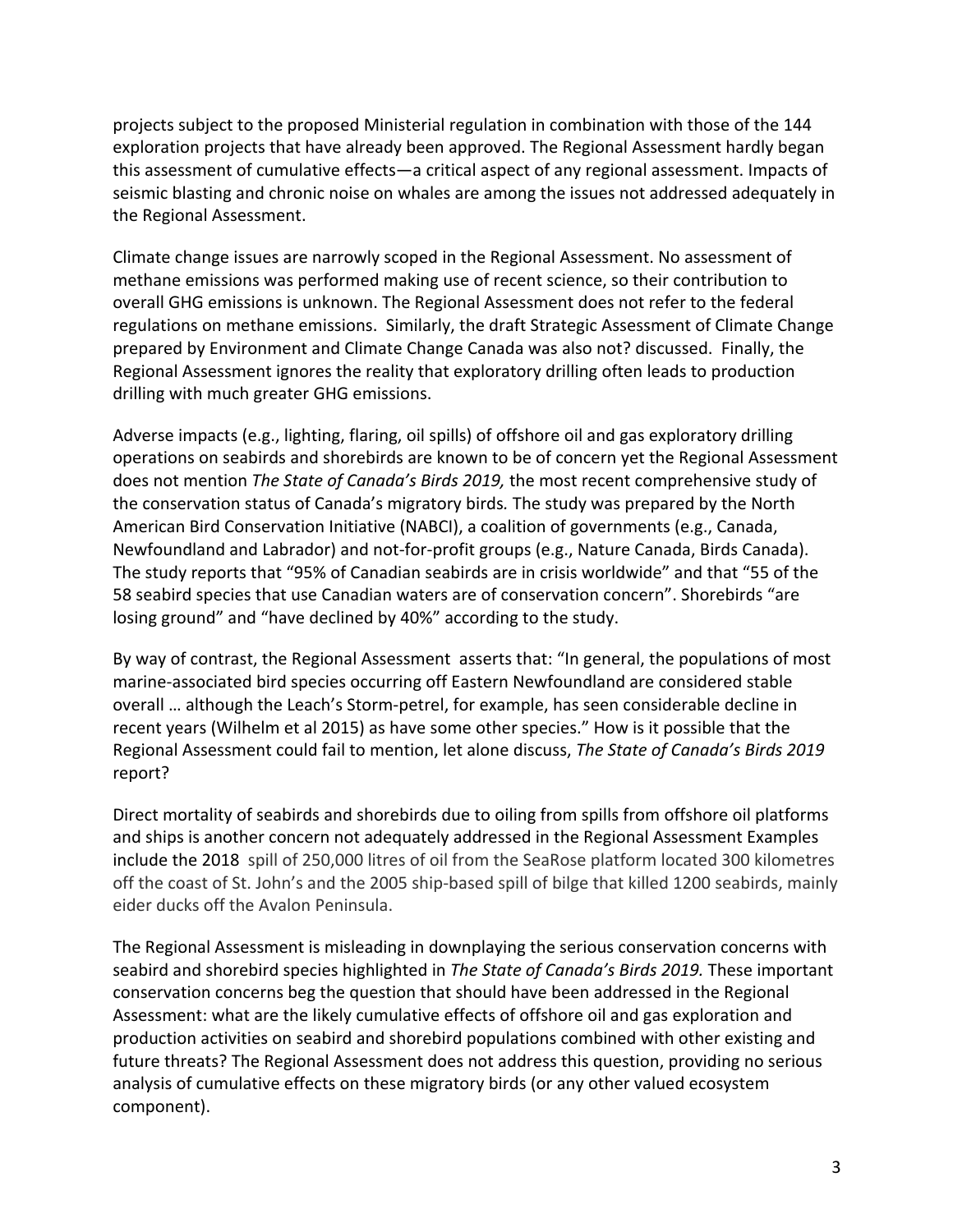The above are a subset of the many examples of the hastiness and incompleteness of the Regional Assessment. In Nature Canada's view, this it is not a regional assessment worthy of the name. This is particularly concerning since it is the first such assessment under the *Impact Assessment Act*, setting a low standard for future regional assessments.

A weak report is unacceptable in and of itself. Also worrisome is that the Regional Assessment effectively excludes the numerous planned offshore exploratory drilling projects from more careful and site-specific project assessment and creates barriers to legal protection of ecologically important areas from the effects of future oil and gas activity in a Study Area larger than Alberta.

The Minister of Environment and Climate Change is empowered to set conditions in the proposed Ministerial regulation based on the results of the Regional Assessment. The issue is how such a regulation can effectively set conditions to mitigate the risks of deep-water exploratory drilling, address cumulative effects, and deal with climate change and migratory bird issues when the Regional Assessment either does not deal with them, or deals with them inadequately.

# **The Discussion Paper is inadequate as the sole foundation for public consultation on proposed Ministerial regulation**

Nature Canada's view is that Discussion Paper provides an inadequate foundation for public consultation on the proposed Ministerial regulation and presents a flawed process for developing the regulation.

The Discussion Paper is the sole document upon which public comment on the proposed Ministerial regulation is to be elicited. Unfortunately, the Discussion Paper and annexes are incomplete; they include no draft regulation comparable to a draft regulation published in *Canada Gazette Part 1.*

Annex 1 to the Discussion Paper includes 55 proposed conditions to be included in the Ministerial regulation that "are based on conditions that have been included in past projectspecific impact assessments." The conditions relate to engagement with Indigenous communities, public information-sharing, follow-up programs, reporting, requirements to follow specific industry guidelines, development of monitoring programs, and mitigation measures. This means Annex 1 does not represent an integrated and comprehensive set of conditions that the public expects to see in a draft federal regulation.

First, critically important conditions are missing. There are no conditions for further assessment of climate change impacts or cumulative effects and no reference to the draft Strategic Assessment on Climate Change. There are no conditions that incorporate the precautionary principle, as mandated by the Terms of Reference. There are no recommendations setting out requirements for gathering and analyzing further information in relation to ecologically important areas designated by Canada or internationally assuming that exploration is to be permitted in such areas.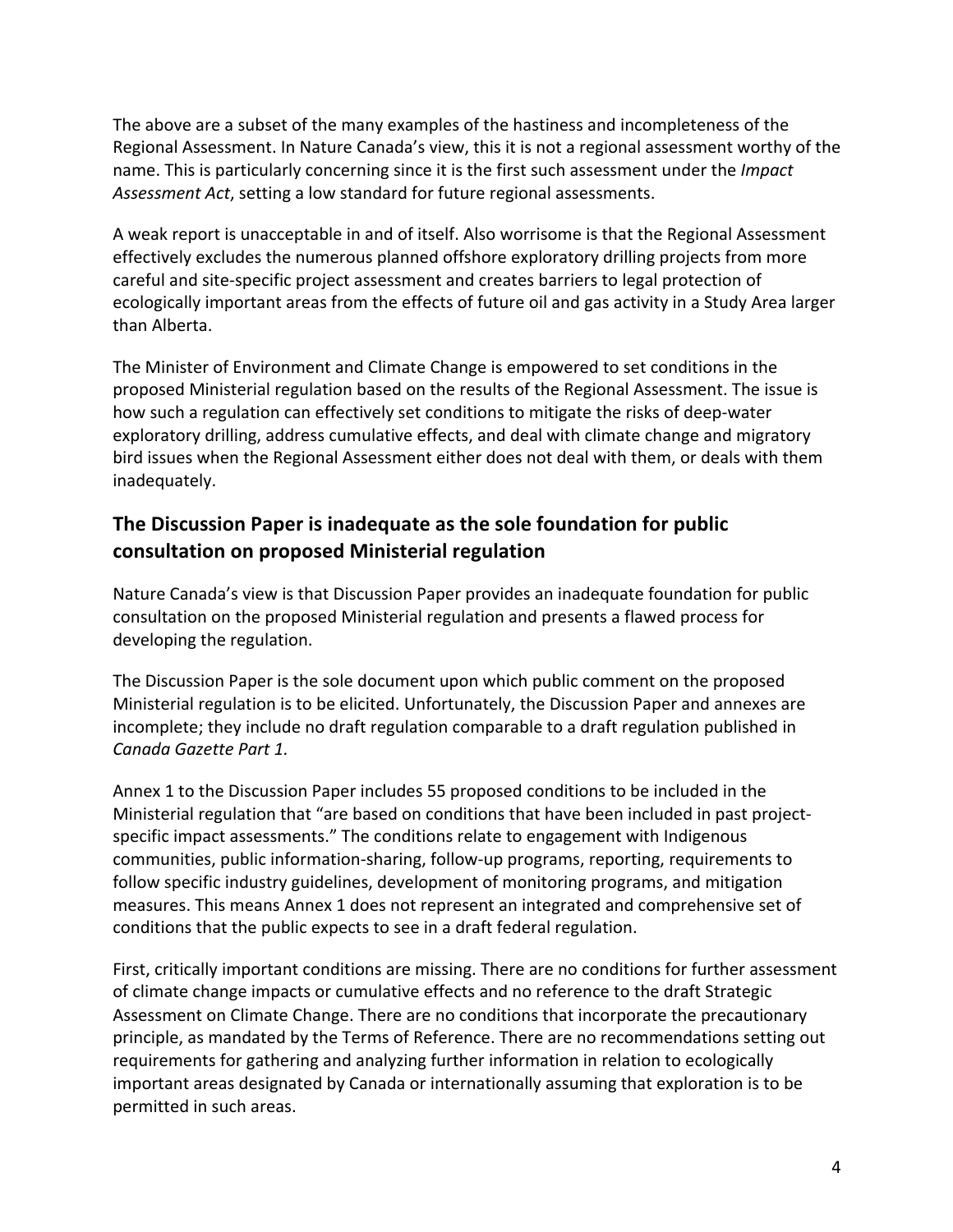The poor drafting of the conditions that are in Annex 1 also makes it difficult to comment on their appropriateness. In a subsequent section, Nature Canada comments on a few specific drafting problems, including the inadequacy of qualifying phrases relating to migratory bird conservation measures in section 24.

In our view, Annex 1 presents an unacceptably low standard in its drafting, even assuming that the policy content in the Discussion Paper for the proposed Ministerial regulation is adequate, which it is not.

This is particularly troubling given that the proposed Ministerial regulation will not be published in *Canada Gazette Part 1.* Hence, the public will have no opportunity to review a draft regulation that has been scrutinized through the federal regulation-development system.

A further issue is that the proposed Ministerial regulation would be published solely on the Agency website, and not in *Canada Gazette Part 2*. A great value of *Canada Gazette 2* is that it is a convenient, comprehensive and well-known source for federal regulations that is accessible to lawyers and non-specialists alike. Publishing the proposed Ministerial regulation on the Agency website alone could result in reduced public access. Nature Canada notes that these websites are subject to constant change in format and content. A major purge of historically important environmental assessment documents from the Agency website some years ago greatly damaged the ability of civil society organizations and the public to participate in current impact assessments.

Nature Canada is also concerned that the public will have no opportunity to comment on the Regulatory Impact Analysis Statement (RIAS) before it is finalized. RIASs are typically published in *Canada Gazette Part 1*, and the public thus has an opportunity to comment on draft RIAS as well as draft regulations.

The challenges posed by the COVID19 pandemic with respect to advancing public participation represents an additional reason for providing for a consultation period to review a complete draft regulation with RIAS.

## **Offshore exploration in ecologically important areas should be subject to project assessment to guide plans for protection of marine biodiversity**

The proposed Ministerial regulation would apply to the entire Regional Assessment Study Area, an area larger than Alberta. Exploratory drilling thus would be permitted anywhere within the Study Area subject to the regulation but with no project-specific impact assessment.

The Study Area presently does not contain within its boundaries areas with legal protection against oil and gas development such as Marine Protected Areas (*Oceans Act),* National Marine Conservation Areas and National Marine Conservation Area Reserves (*Canada National Marine Conservation Areas Act*) or Marine National Wildlife Areas *(Canada Wildlife Act)*. Given that oil and gas development is problematic to the ecological health of these areas, the proposed Ministerial regulation should state that it does not apply to any protected areas that may be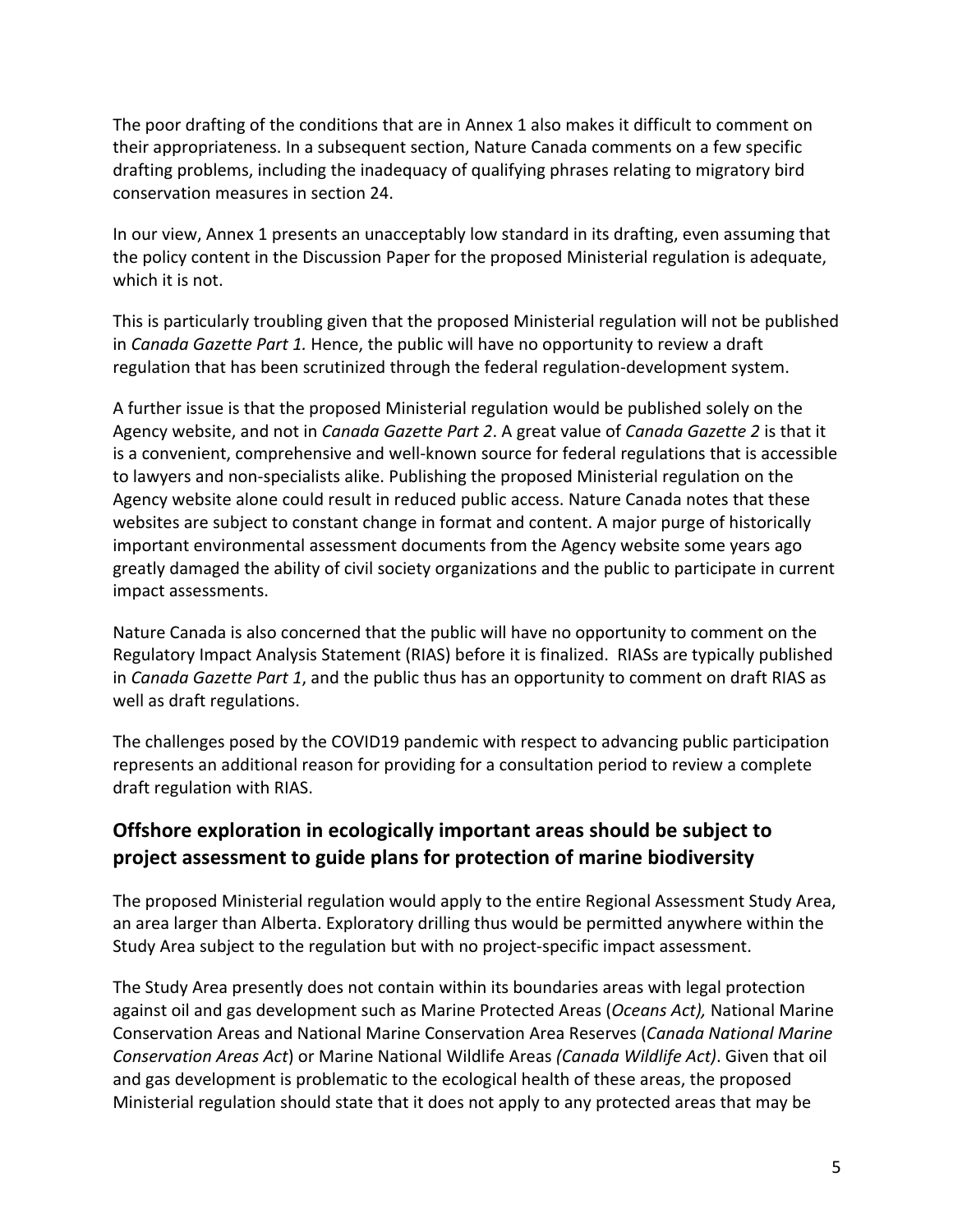established under these laws in future. This is particularly important given the urgent need to widen protection of marine biodiversity and Canada's stated commitment to expand protection to 25 % of its ocean waters by 2025.

This massive ocean area is a prime candidate for expansion of protected areas. The Regional Assessment notes that the Study Area contains areas designated as ecologically important by the federal government or internationally, including protected areas counting towards Canada's Aichi Target 1 goals, but that are not protected by law. These include: Ecologically and Biologically Significant Areas (EBSAs), Marine Refuge Areas, Vulnerable Marine Ecosystems (VMEs), Significant Biological Areas (SiBAs) and Bottom Fishing Closure Areas*.*

Crucially, offshore exploration in these designated ecologically important areas would not be subject to project impact assessment under the proposed Ministerial regulation. Section 10 of Annex 2 of the proposed regulation would only require the proponent "to outline how it intends to address any effects of these activities on the various environmental characteristics and sensitivities with the special areas . . ." which special areas include: "an other effective areas-based conservation measure [OECMs] in the marine environment (e.g., marine refuge), aggregations of habitat forming corals or sponges or a Northwest Atlantic Fisheries Organization Fisheries Closure Area."

Neither Annex 2 nor the Discussion Paper provide detail on what additional information proponents may be required to include. Further, neither document explains why the information requirements on proponents apply to Marine Refuge Areas and Fisheries Closures but not to EBSAs, VMEs or SiBAs.

The Regional Assessment states that the Committee had no scientific information on which it could recommend possible areas to be excluded from exploratory oil and gas drilling. This is demonstrably false. First, the onus should be on governments and proponents to provide evidence that oil and gas drilling will not harm ecosystems; this is the very purpose of an impact assessment and the very basis for application of the precautionary principle. Second, the Committee itself determined that special areas within the Study Area may be particularly vulnerable. Third, submissions from participants in the regional assessment process provided evidence that exploratory oil and gas drilling should not be authorized in these special areas.

Nature Canada takes the view that offshore exploration in these ecologically important areas should not be excluded from project assessment under the IAA, especially where the Government of Canada is claiming these areas as OECMs for the purpose of meeting its target of protecting 10 per cent of Canada's oceans by 2020 pursuant to its Aichi targets under the Convention for Biological Diversity. Excluding the vast Study Area from project assessment without caveats also limits the scope for the government to expand legally protected areas without having to financially compensate oil and gas companies. Following promulgation of the Ministerial regulation, Proponents would no doubt claim entitlement to conduct exploration activities and demand financial compensation based on that entitlement if legally protected areas are proposed.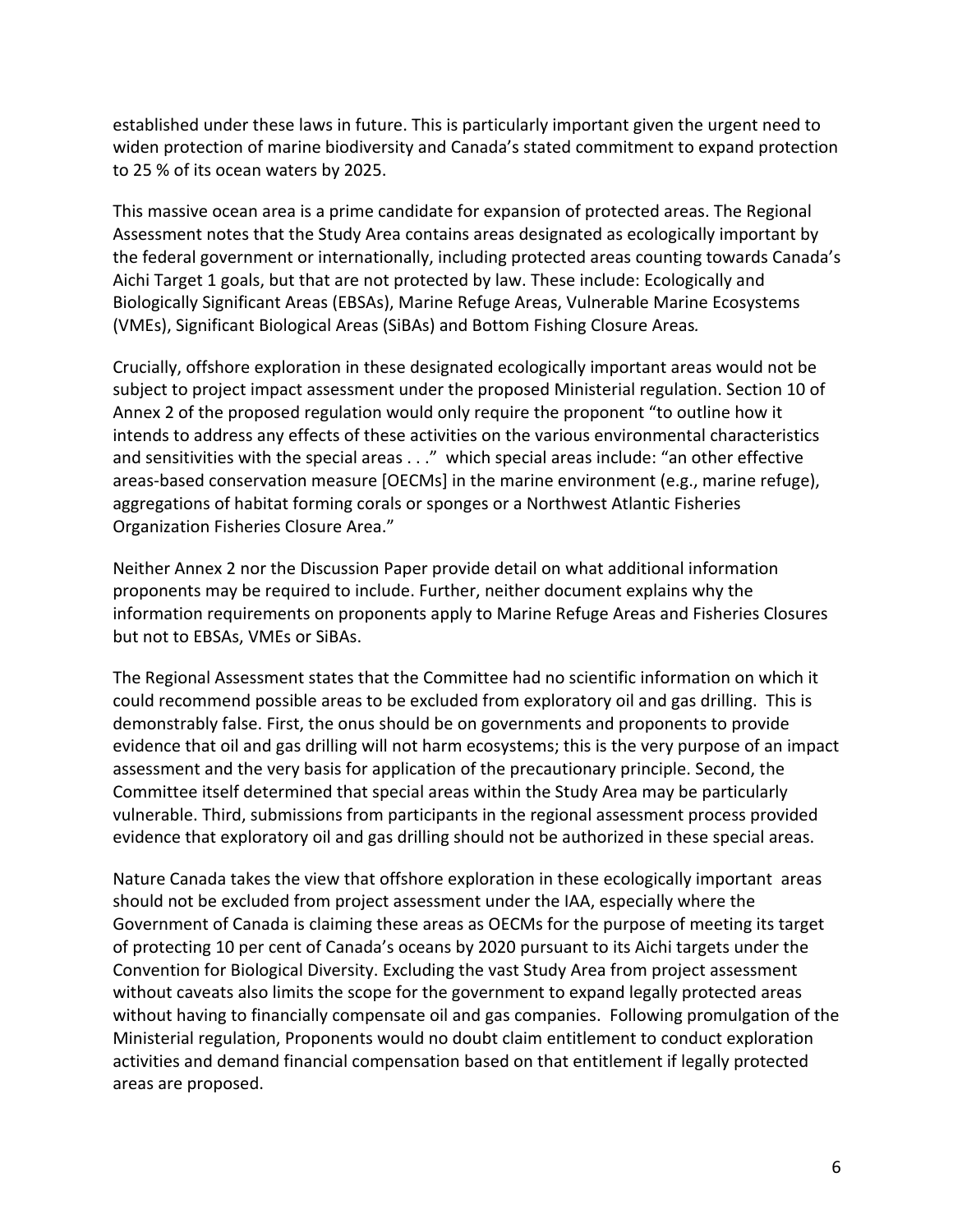# **Annex 1 conditions relating to the** *Species at Risk Act* **and** *Migratory Birds Convention Act*

Nature Canada notes the section 23 requirement that "[t]he Proponent shall be in compliance, where applicable, with the *Migratory Birds Convention Act*, the *Migratory Birds Regulations* and with the *Species at Risk Act*.

*Species at Risk Act -* Annex 1 does not include conditions governing measures to be taken by Proponents to protect species under the *Species at Risk Act.* For example, Annex 1 does not require the Proponent to take note of, or take action with respect to, any recovery strategies or action plans that may be in place under the *Species at Risk Act* with respect to threatened or endangered migratory bird, marine mammal, fish or other species. Nature Canada maintains that conditions setting out Proponent responsibilities with respect to species at risk should be included before the proposed Ministerial regulation is finalized.

Nature Canada supports the conditions of approval for offshore exploration set out in section 24 of the proposed Annex 1, which describe obligations that proponents must meet with respect to conservation of migratory birds under the *Migratory Birds Convention Act*. However, Nature Canada has the following comments on these sections.

*Seabird Observer vs. Trained Observer -* Subsection 23.(m) of Annex 1 requires proponents to "have a dedicated Seabird Observer monitor and document bird behaviour around the flare" among other duties, when flaring occurs. Subsection 25.(a) requires a "trained observer" to "monitor daily for the presence of marine birds". The duties of the Seabird Observer and the trained observer appear to overlap, such that the same person(s) would perform both sets of duties. Nature Canada recommends that the text of the regulation be revised to clarify that this is the case, perhaps by amalgamating the responsibilities under a single job title.

*Potpourri of Qualifying Phrases* – Sections 23 and 24 are rife with unnecessary or apparently arbitrary phrases qualifying the obligations of proponents with respect to migratory bird conservation mitigation measures. Some of these qualifying phrases include the following: "where applicable" s. 23; "where acceptable to the Board" s. 24.(a); "and as necessary for the safety of the operation" s.24.(b); "as early as practicable" s.24.(c); "while meeting operational health and safety requirements" s. 24.(f); "unless there is an emergency situation" s.24.(g); "as required under the Canadian Civil Aviation Regulations or if not feasible for safety reasons" s.24.(h); "to the extent possible without compromising safety" s. 24.(i); "to the extent feasible" s.24.(I); and "as applicable" s.24.(m).

Nature Canada's view is that these qualifying phrases should be deleted because they provide proponents with conveniently broad justifications for failing to meet prescribed standards. Instead, Nature Canada proposes including a clause that states that the conditions do not apply during emergencies or when they would prejudice health and safety during exploration activities.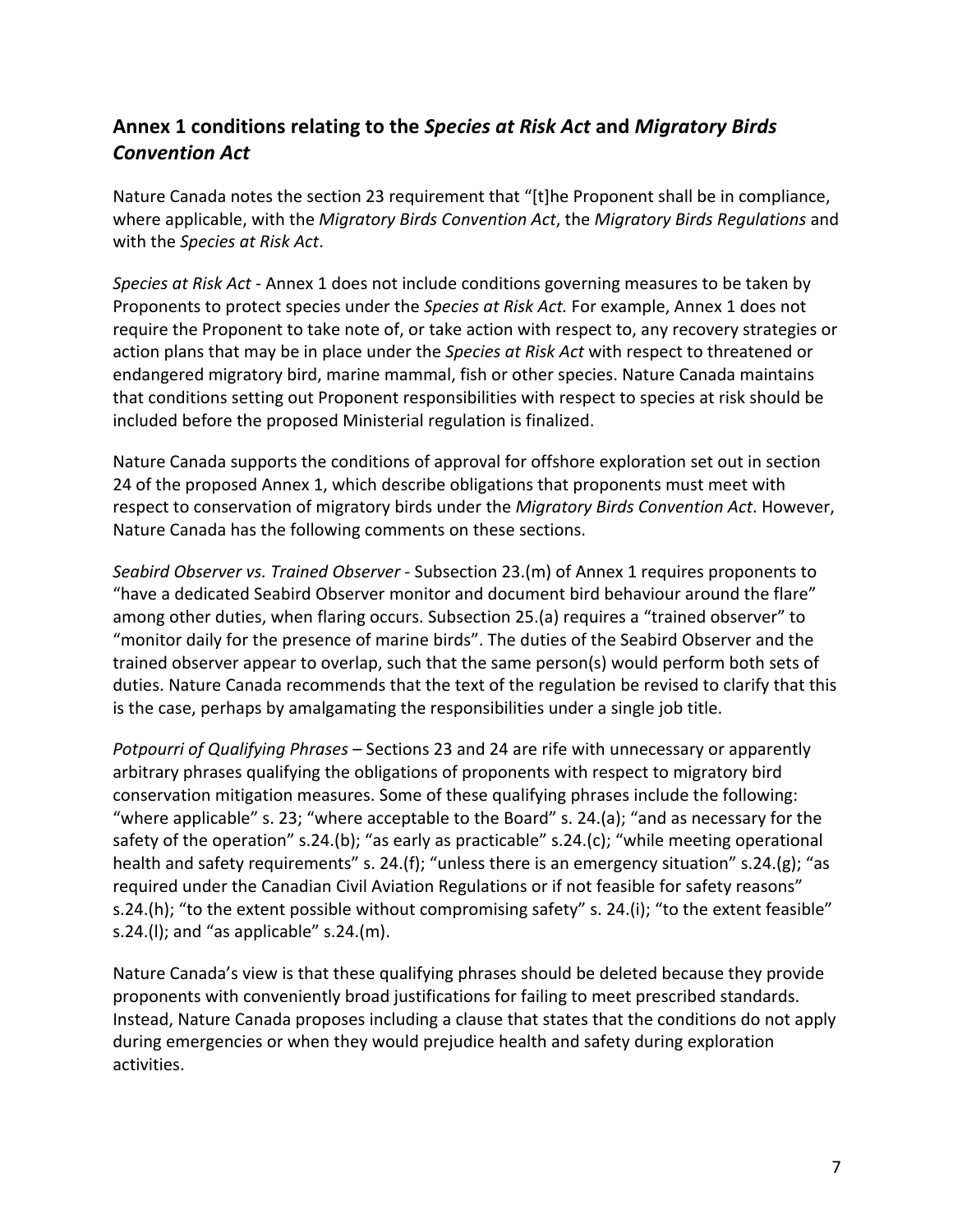## **Recommendations**

Nature Canada's recommendations with respect to the *Discussion Paper on a Ministerial Regulatory Proposal to Designate Offshore Exploratory Drilling East of Newfoundland and Labrador for Exclusion under the Impact Assessment Act* are as follows:

#### **1.Carry out additional work on the Regional Assessment before finalizing the regulation**

*Recommendation 1: The proposed Ministerial regulation should not be finalized until the deficiencies in the Regional Assessment, such as those relating to cumulative effects, greenhouse gas emissions, and protected areas are addressed.*

### **2.The regulatory process for the Ministerial regulation should be broadly similar to that for gazetted regulations**

*Recommendation 2: The equivalent to a regulatory impact assessment statement should be prepared and released for comment prior to finalization of the proposed Ministerial regulation. Further, the proposed final text of the proposed Ministerial regulation should be published on the Impact Assessment Agency of Canada website in a manner similar to publication in the Canada Gazette Part 1, with a time period of 60 days set aside for public comment prior to promulgation of the regulation.*

#### **3.Offshore exploration in ecologically important areas established by law or recognized by Canada or internationally should be subject to project impact assessment**

*Recommendation 3: The proposed Ministerial regulation should include a provision declaring that the regulation does not apply to (future) Marine Protected Areas (Oceans Act), National Marine Conservation Areas and National Marine Conservation Area Reserves (Canada National Marine Conservation Areas Act) Marine National Wildlife Areas (Canada Wildlife Act), nor to internationally or federally designated ecologically important areas such as Ecologically and Biologically Significant Areas, Marine Refuge Areas, Vulnerable Marine Ecosystems, Significant Biological Areas, and Bottom Fishing Closure Areas.*

### **4.Annex 1 conditions relating to the** *Species at Risk Act* **and** *Migratory Birds Convention Act* **require further consideration and (re)drafting**

*Recommendation 4: Annex 1 should include further conditions setting out the duties of Proponents to protect species at risk to ensure compliance under the Species at Risk Act.*

*Recommendation 5: Annex 1 conditions relating to migratory bird conservation are important but require clarification and revision in order to meet the requirements of the Migratory Birds Convention Act.*